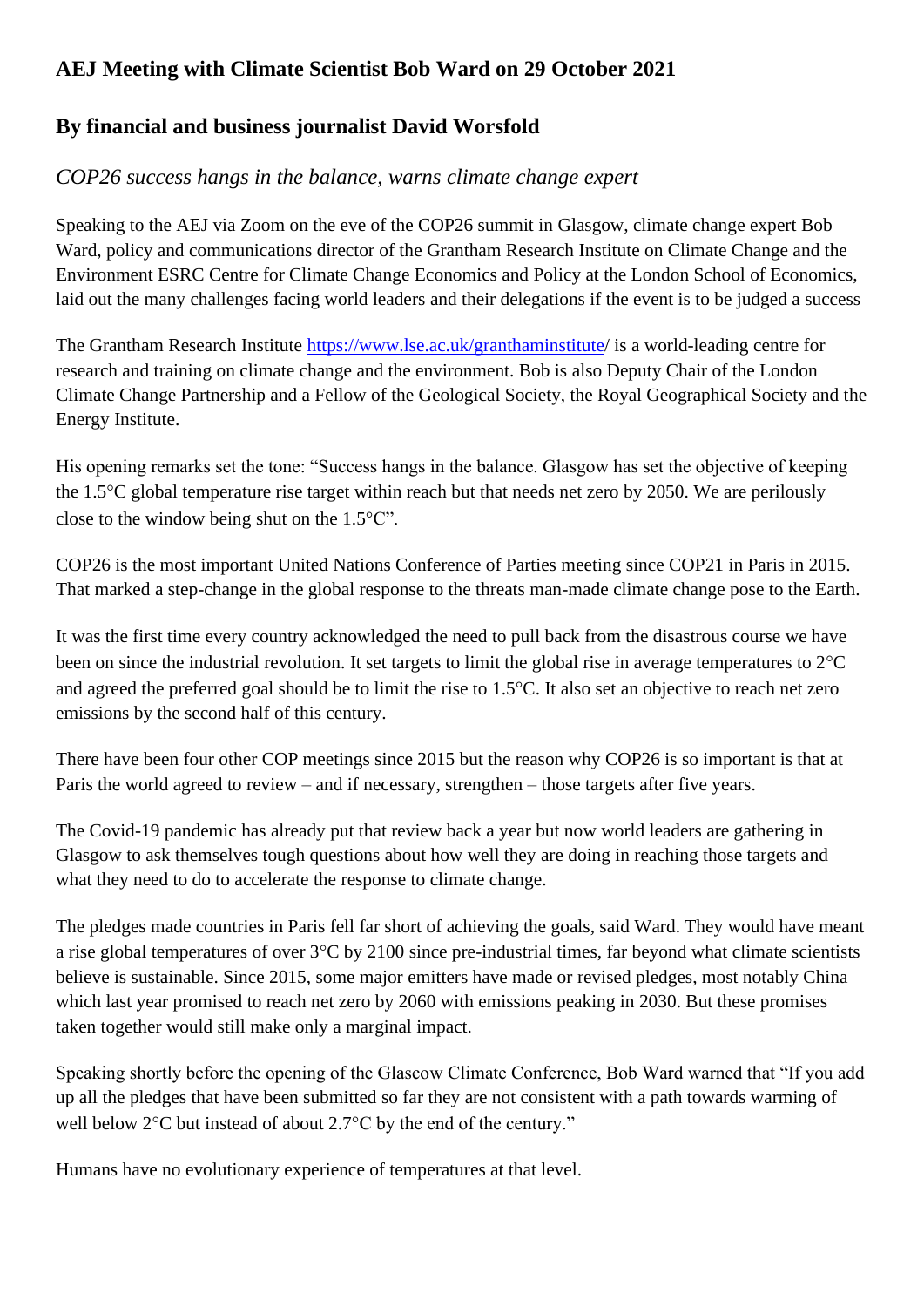"The evidence is that if you go much beyond  $1.5^{\circ}$ C not only are the impacts greater but you risk crossing major thresholds in the climate system, such as the destabilisation of the major land-based ice sheets, disruption to the Gulf Stream and the monsoons. Beyond that the impacts either accelerate and or they become irreversible and unstoppable". He said we are currently already just over 1°C above pre-industrial levels with a rise to 1.5°C "already baked in".

He said one of the most important contributions from world leaders would be that of Indian Prime Minister Narendra Modi as India, among major polluters, had made no commitment to limit emissions so as to aim for net zero.

On the opening day Modi in fact took to the stage and unexpectedly made five major commitments or "elixirs", as he called them.

The most eye-catching was a vow to achieve the target of net zero emissions by 2070. This was greeted as a breakthrough, although many will see the date of 2070 as a major disappointment because it puts India 20 years behind the rest of the world. India is one of the major CO2 emitters in gross terms, although it is some way down that league table of shame when measured by head of population.

The other key area that COP26 will need to make progress on is financial support for developing countries, especially those most impacted by climate change. The 2010 target of providing US\$100bn a year from public and private sources to fund resilience and transition to renewables by 2020 has been missed. More will have to be offered – and delivered – Ward insisted.

A pre-COP pledge by the Canadian and German governments to reach the US\$100bn target by the end of next year or in 2023 has not been well-received by developing countries as they say "we cannot accelerate if you aren't keeping your commitment to support us".

There will need to be a new agreement in Glasgow on something better than US\$100bn after 2025 to satisfy developing countries, said Ward.

There will also need to be a new agreement on credits for carbon trading to stop some countries like Brazil effectively double-counting its credits.

The issue of compensation for loss and damage from the impacts of climate change in poor countries is another challenge that will be on the agenda in Glasgow. This has never been resolved to the satisfaction of the most vulnerable countries and they are looking for substantial progress: Ward said bluntly: "When you are talking about low lying island states you are quite literally talking about an existential threat".

He added that the handling of the pandemic by developed nations will also be a factor at COP26: "It has added to the sense of injustice that developing countries feel at the moment".

There had been calls to delay COP26 further or to hold it virtually but neither of these was a viable option in his view. The urgency of the issues militated against a further delay and the complexity of the event meant that a virtual COP was a non-starter.

The Q&A session that followed covered a wide range of topics and started with a description of the many consequences of global warming, including heavier rainfall, coastal erosion, melting polar icecaps, and heatwaves and consequent wildfires. "The whole world is being affected at the same time … rich and poor countries are both being threatened".